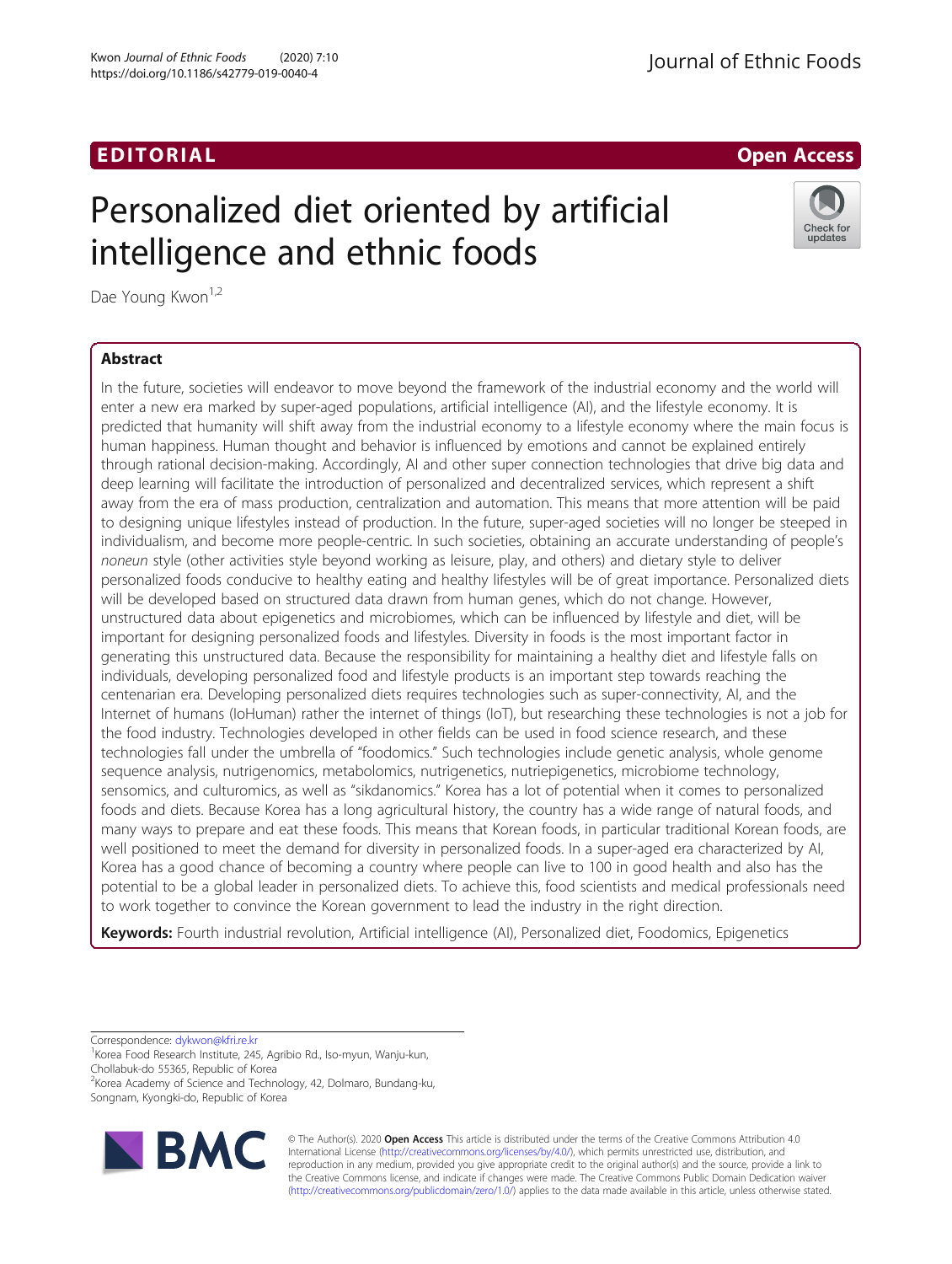# Introduction

Many people like to discuss and make predictions about future societies. Some talk about population problems, while others discuss economic issues or what our lives will look like in the future. During the 1960s and 1970s, when industrialization was in full force, a lot of futurologists believed that the food industry would become dominated by processed foods, as this was the most efficient way to obtain the caloric intake necessary to fuel productive work. Some even predicted that people would only need to eat a single capsule per day in the future, and a number of food scientists openly stated that cultures like Korea where foods were difficult to prepare, took a long time to eat, and produced a lot of dishes would end-up disappearing. Following this logic, many advocated that all foods should be processed and made more convenient, and the tone of these policies still has a lasting impact on development in the Korean food industry today.

However, these predictions proved to be incorrect. This is because food scientists focused their attention only on food's primary function of providing calories, while ignoring other aspects of food production. Eating is not just about nutrition. It is also about enjoying the food's taste, finding joy in the act of eating, and interacting with others. However, food scientists failed to take this into account, viewing time spent eating as an obstacle to industrialization that needed to be removed.

Nowadays, the world takes great interest in the history, culture, and health benefits of Korean food, and many scientists and futurologists believe Korean food has great potential to grow further in the global food and food culture market. With growing interest in gastronomy, alongside the culture of finding joy in preparing and eating food together with others, the rise of "slow food," including foods which take a long time to prepare (and were the enemy of efficiency-minded food scientists) has boosted the value of Korean food.

Although it is difficult to predict the future, it is possible to ascertain some characteristics of what future societies might look like. The first is that society will continue to transition away from the industrial paradigm which is marked by competition through production and move towards "post-industrial logic" which is more people-centric and in tune with nature. However, human activities and lifestyles are also likely to drastically change as a result of technological advancement, especially AI (artificial intelligence) [[1\]](#page-15-0). Second, advancement in medicine and biotechnology will extend the human lifespan, leading to super-aged societies. This means humanity will transition from an industrial economy to a lifestyle economy that is focused on human happiness. The industrial economy will take a backseat within the broader framework of the lifestyle economy. The third industrial revolution was marked by great advances in productivity that was made possible through high-speed calculations. However, the development of core technologies such as AI will help humanity move past this mindset to reach the 4th IR, where the introduction of machines that are able to "think" using deep learning technology capable of analyzing human cognition and behavior will lead to a greater focus on individual lifestyles instead of production.

In the book "The Fourth Industrial Revolution (4th IR)," Executive Chairman Klaus Schwab of World Economic Forum (WEF) advocates for changes to our economic systems and social structures based on the AI revolution brought about by convergence between digital and bio-technology [\[2](#page-15-0)]. Nations around the world, including the USA, Japan, Germany, and China, have realized that they need to prepare for the Fourth Industrial Revolution, and laid out strategies to this end. This is a highly sensitive issue in Korea. The Fourth Industrial Revolution is the latest in a line of buzzwords including "going green," "sustainable growth," and the "creative economy." In fact, Korea accounts for up to 97% of online searches worldwide for the Fourth Industrial Revolution. The Korean government believes that Korea will fall behind in global competition if it fails to adapt to the Fourth Industrial Revolution, and it appears that relevance to the 4th IR and the potential to develop future economic growth engines are treated as important criteria for evaluating the activities of all government departments. In fact, 4th IR has even become a hot topic in religious circles.

However, behind this enthusiasm lies the fact that a misguided understanding of the 4th IR can lead to serious consequences. One example is viewing the 4th IR through the lens of the production economy, believing that it merely represents an extension of the automation, convenience, and efficiency that marked the Third Industrial Revolution [[3\]](#page-15-0). This is rooted in a false understanding of the nature of the 4th IR, and the Korean government continues to operate on the understanding that the Korean economy is purely an industrial economy. Although there is a lot of talk about the development of autonomous vehicles through AI technology, the 4th IR is about more than just producing autonomous vehicles to beat the competition. It is about the social and lifestyle changes that will be brought about by technology such as autonomous vehicles. In the same vein, the discourse about the 4th IR in the agricultural sector is mainly focused on 3D printing, smart farms, and smart logistics only in terms of profits of company than the happiness of human. This obsession with production is merely an extension of the Third Industrial Revolution (3rd Industrial Revolution) and does not truly represent the 4th IR. In discussions about the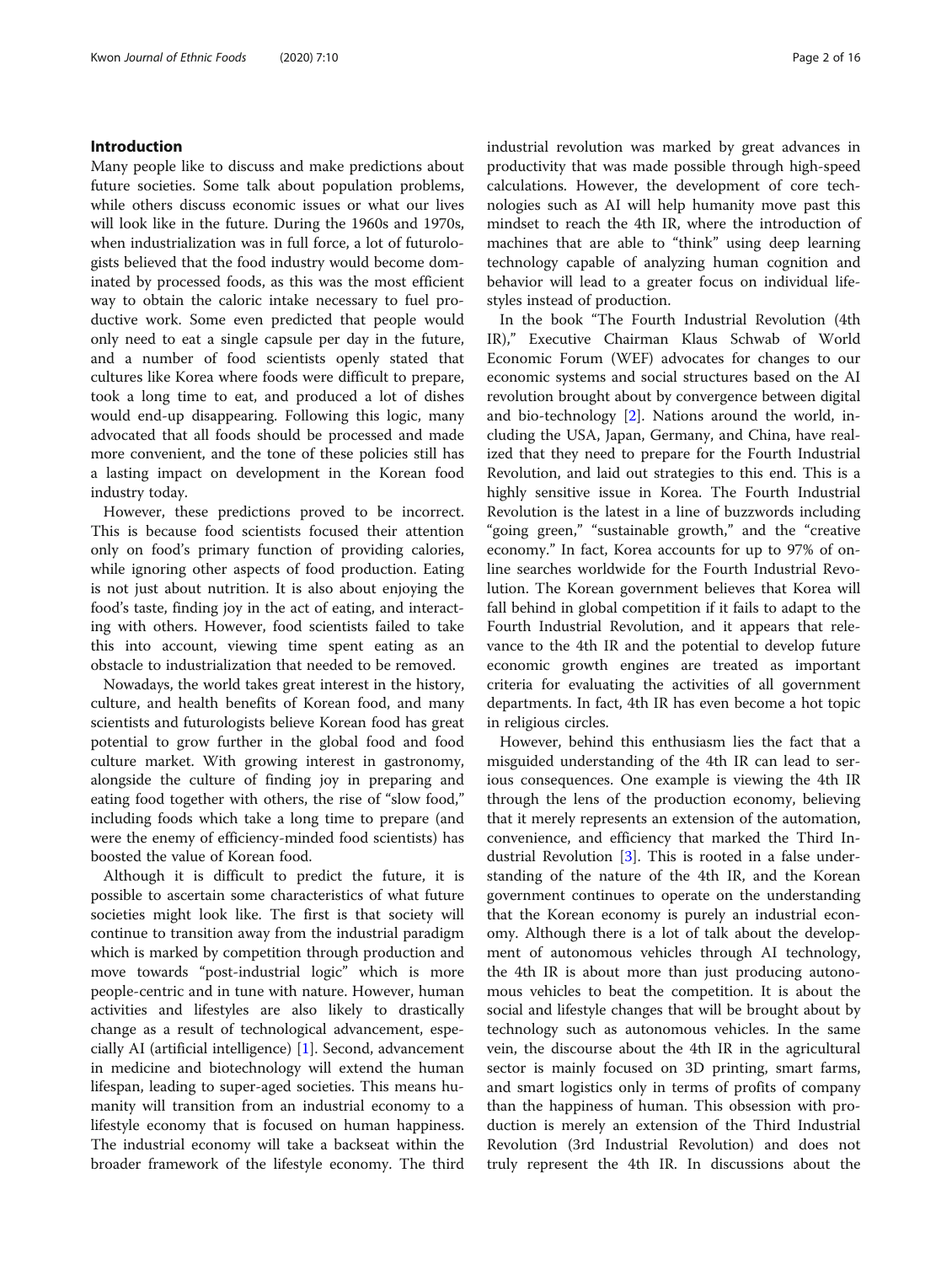essence of the 4th IR, very few people are talking about the issues of social structures and social values or how the agricultural sector can produce food which helps people live happy and healthy lives. An example of real 4th IR technology is the use of 3D printing to produce customized human organs that function as nerves, veins, or muscles based on big data analysis. Similarly, instead of focusing on technological factors such as facilities, the production environment, and automation, discussions about smart farms should center around the use of block-chain technology to produce a diverse range of personalized foods through processes such as "hormesis" that can fulfill the biological and cultural needs of con-sumers [\[4](#page-15-0)]. This means that food industry should be considered highly relevant to the 4th IR. It appears that the food industry was passed over because those working in the industry do not have a complete understanding of the 4th IR and failed to convince the government of their industry's importance. However, before placing the blame on those in the industry, it is important for food scientists including myself to admit their share of responsibility.

It is crucial that those in the food industry have an accurate understanding of the 4th IR and use this as a foundation for engaging in discussions with the government. At present, claiming that the food industry has the greatest potential of all industries in the 4th IR is likely to be met with quizzical stares or even scorn. This is the reality we live in. However, because the 4th IR represents a great change in the structure of human lifestyles, the food industry is likely to be at the forefront of the revolution since it accounts for a large proportion of the leisure industry. Due to advancement in AI and biotechnology [\[5](#page-15-0)], diet and eating habits will continue to play an ever more important role in human health, so accurate analysis of consumer demands for health, taste, and wellbeing will form an important part of providing personalized food and lifestyle products. This will serve as the foundation for sustaining happy and healthy lives, and it is the 4th IR that will enable people to live such lives.

For example, when providing personalized food product services, companies may be able to obtain genetic information about people through deep learning to make accurate predictions, then provide dietary guidelines to individuals to maximize their health and happiness. Providing personalized food and lifestyle products based on an accurate understanding of each individual's leisure and dietary style will be particularly important in the super-aged, personalized, people-centric societies of the future. Personalized diets will be developed based on structured data drawn from human genes, which do not change. However, unstructured data about epigenetics and microbiomes, which can be influenced by lifestyle and diet, will be an important form of big data for designing personalized foods. This is why it is important to understand lifestyle patterns as well as structured data about personalized diets, unstructured genetic data about individuals, epigenetic data, and microbiome data.

Super-connectivity, AI, and the IoT are the hardware technologies that lie at the heart of the 4th IR, while interactive data systems (platforms), technology to recognize lifestyles and lifestyle patterns, biotechnology, machine learning, and deep learning make up the core software. Big data is also part of this. The success or failure of the 4th IR hinges on the quantity and accuracy of big data for each of these factors. In particular, it depends on how much accurate information each individual has about the ingredients contained in each food. The hardware and software elements do not require further research in the food science industry as long as the basic concepts are understood. The hardware and software industries continue to advance at breakneck speed thanks to electronic engineers and IT (information technology) experts, and Korea ranks among the global leaders in terms of hardware.

However, generating big data about food is a task that cannot be performed by those in the hardware and software industries. Because this represents data about diet and lifestyle, it can only be produced through fields such as agriculture, food science, bioscience, and life science. In this era, foodomics and life science technology are required to generate the necessary data about healthy living and lifestyles. More specifically, the technology required includes biotechnologies such as hormesis, whole genome sequence analysis, nutrigenomics, metabolomics, nutrigenetics, nutriepigenetics, and microbiome technologies, as well as foodomics disciplines such as sensomics, gastronomy, culturomics, dietary style, leisure style, and even "sikdanomics (sikdan is food table which is composed of main dish and side dishes)." Of course, there is no need to develop such core technologies within the food science sector. Data about the value of Korean foods should be generated by obtaining a clear understanding of these modern biotechnologies and applying them appropriately, while at the same time keeping up with the rapid pace of development and change in global biotechnology. There are also many aspects of food-related life science that require research before existing biotechnologies can be applied to our lives. Many countries are already hard at work utilizing these core technologies to generate big data. Although many believe that big data from other advanced countries can be easily imported to Korea, this is incorrect due to the food, cultural, ethnic, and dietary differences between Korea and other countries.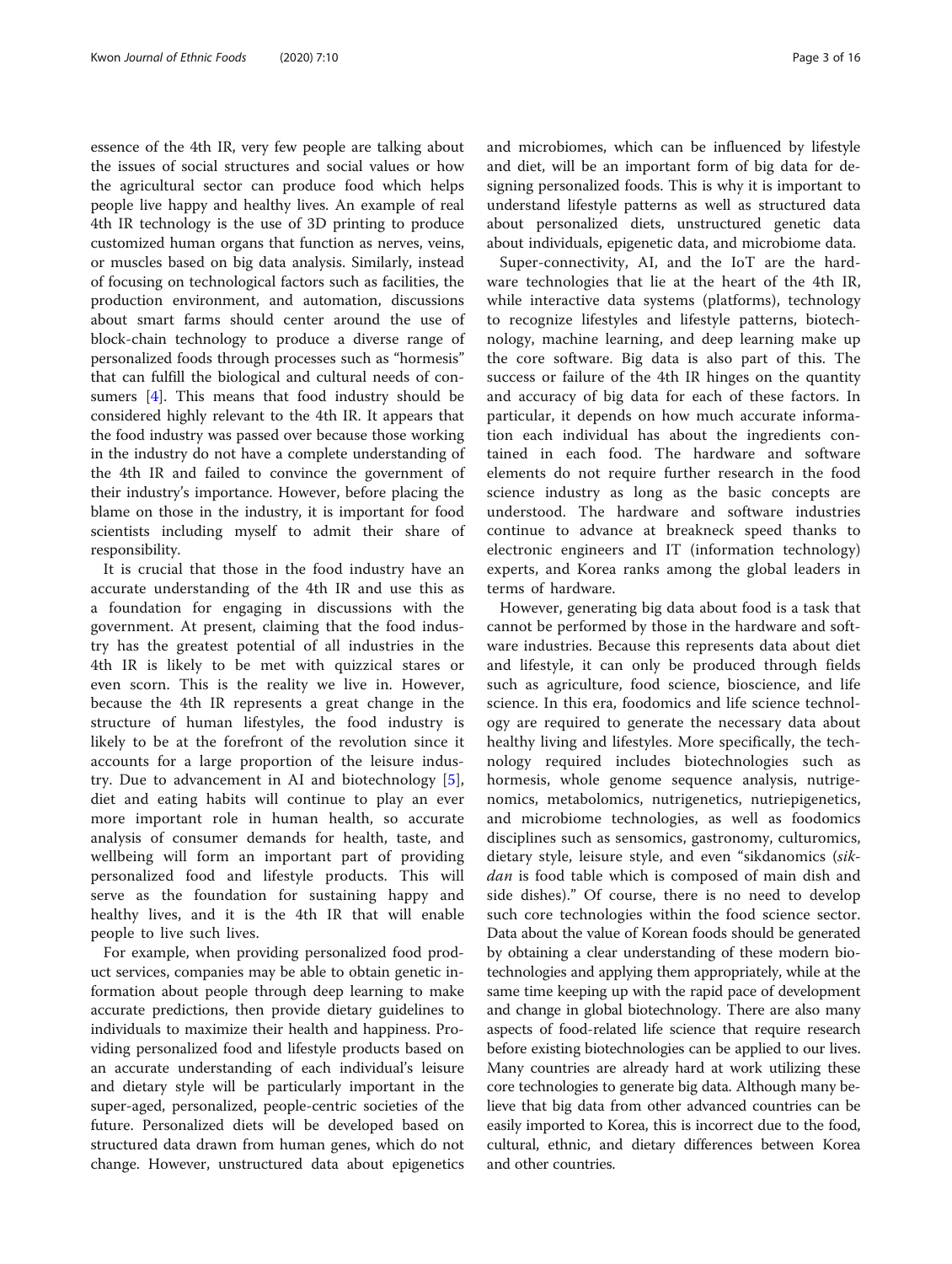From the perspective of diversity, the Korean food industry is well placed to play an important role in the development of personalized diets and could become a global leader if quality big data can be generated. Korea has a wide range of natural foods because of its long agricultural history, and Korean food has many advantages when it comes to responding to diverse demands for personalized diets.

This paper aims to deliver an accurate understanding of the 4th IR and point out errors and other issues with the Korean government's current 4th IR policy. As a key sector in the 4th IR, this study aims to approach personalized foods from the perspective of science and the social sciences, while also providing a brief outline of the biotechnologies and life science technologies required to produce such foods. Finally, this paper discusses some policy recommendations for the Korean government.

# The food industry and the Fourth Industrial Revolution

# Characteristics of the food industry Low appropriability

Most people are familiar with foods and the food industry. It is rare to come across someone who knows nothing about these subjects, and the majority of people can entertain a discussion about food and the food industry. However, this also means that there is a greater amount of misinformation about the food industry. Some people believe that the restaurant business and the food industry are among the easiest industries to understand. Although this is technically correct, it also causes a number of problems. In reality, the food industry is not as technology intensive as people thought, nor does it have a high level of technological protection or high barriers to entry [[6\]](#page-15-0). This can be summarized as low appropriability [[7\]](#page-15-0). Development in the food industry is not driven by production and technological advancement. In developing countries, the longstanding problem is food supply and agricultural production because of food shortages. In the industrial era, the food industry was able to grow simply by increasing production, and the industry was capital-intensive and production-focused. However, in the future, industrial production will be the problem, and the new focus will be on meeting the demands of consumers. Consumers are interested in many other factors outside of a full stomach, including taste, culture, health, and happiness, and a purely technological approach to food production cannot satisfy these demands. Accordingly, the government's current food industry policy, which is skewed towards development and production, will not be able to turn Korea into a global leader in this field. The government's focus on R&D has led to a situation where profits are monopolized by only a few companies, and the first step towards a solution is addressing this problem. The goal of national food R&D should be promoting health, happiness, and national prosperity instead of chasing corporate profits through technology transfers.

The Third Industrial Revolution was able to provide answers through production, but the commercialization, automation, and standardization of the production economy cannot satisfy a diverse range of consumer needs. The 4th IR will enable companies to satisfy consumers with different characters and preferences, and this is the only way forward for the Korean food industry.

#### Public nature

A nation's food industry is closely intertwined with the health, safety, and happiness of its people, as well as the national economy [[6,](#page-15-0) [7](#page-15-0)]. This is why both governments and the public are very sensitive about issues of food safety, and governments closely monitor the price of food and food products. Accordingly, unlike in other industries, it is rare for a company in the food industry to have monopolizing power, and even if such a company exists, it cannot abuse this power by raising prices as it pleases. Food prices have a substantial influence on inflation across the whole economy. This is why governments seek to control food prices in an attempt to exercise influence over inflation. It is also important to keep in mind that the safety and healthiness of foods are important criteria for judging public health and wellbeing in a country. A few years ago, a large Korean company released a new product developed with quality materials, but were asked by the government to lower the price after complaints that it was too expensive. This is one of many instances where companies released a new product but then abandoned it shortly due to government price control.

This means that unlike in other industries, it is difficult for companies in the food industry to make a fortune by developing and manufacturing a new product, but the government and scientists continue to focus the majority of their attention on product development as the main driver of growth in the food industry. When viewed in this light, the government's current food development and production policies are misguided and ill-fitted to meet the needs of society in the future. On the other hand, the government has no way of controlling personalized diets that have been designed to match the specific preferences and cultural and biological traits of individual consumers. This is why personalized diet is a high value-added industry.

# Endless choice

The end consumers of the food industry are ordinary people. Although the same applies to many other industries, ordinary people are not the end consumers for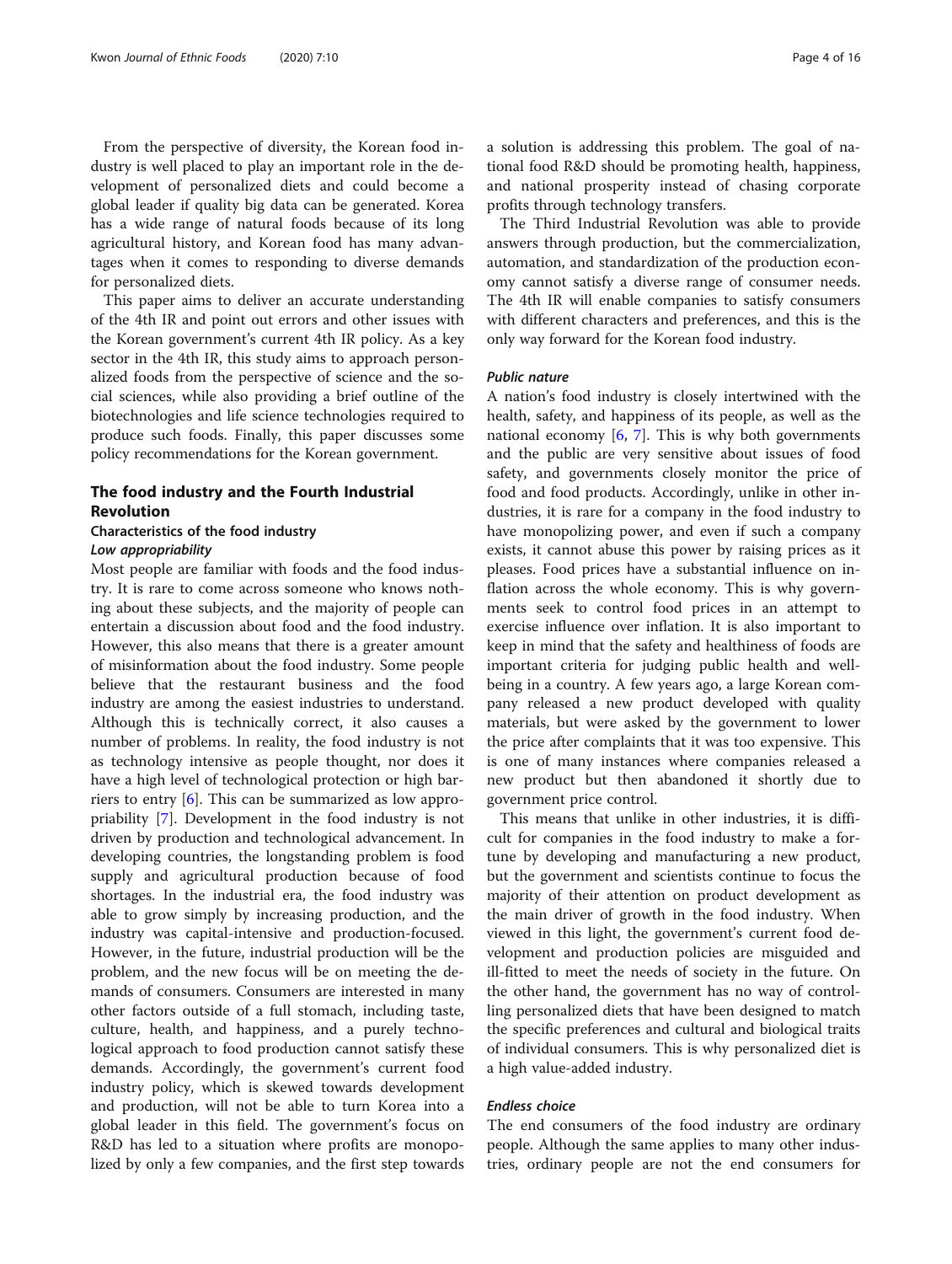pharmaceuticals. In this case, it is doctors that make up the end consumer group, while the end consumers for machines and equipment are companies. This is why ordinary consumers do not have a "right to know" when it comes to pharmaceuticals. However, because foods are consumed by everyday people, they have the right to know about the safety, health benefits, and origins of the foods they consume. Consumers also have the right to choose. The same applies to automobiles, smart phones, and home appliances, for which ordinary people are the end consumers. However, cars and cell phones are generally used for 5–10 and 2–5 years, respectively, so it takes a long time until consumers are presented with another purchasing decision. Once a consumer buys a car or phone, they will not have to make another decision for at least several years. On the other hand, consumers have to make at least 200–300 choices, or sometimes up to 1000 choices every year when it comes to foods. Because choices about foods are so frequent, consumers want to know a lot about foods and exercise their right to know. The rights to know and to choose are important factors that need to be taken into account in discussions about growth in the food industry.

Accordingly, the factors that consumers take into account when choosing foods should be part of the discourse as well. Korea has a history of focusing only on the supply side when it comes to discussing consumers' right to choose. In other words, the majority of attention was focused on nutrition to prevent people from going hungry, prices that consumers could afford to pay, and distributing food in a way that prevented them from getting sick. The government remains stuck in the paradigm that corporate enrichment equates to development in the food industry. However, in the future, industrial development that caters to corporate profits will not be sufficient to achieve true growth in this industry. Instead, it will be necessary to pay more attention to taste, gastronomy, and healthy lifestyles. It is also necessary to have an accurate understanding of the criteria that consumers consider when choosing between foods. There are three key differences between foods and pharmaceuticals when it comes to consumer choice.

#### Unique characteristics of foods

Taste Even though health has become an important criterion for making decisions about food, taste remains as a king criterion. In the industrial era, the importance of taste caused many companies to add sugar and salt to their products to make them more flavorful, but this led to a number of severe side effects including obesity. In scientific terms, salt and sugar are the tastiest substances on earth. When combined with greater calorie counts, people's desire to eat tasty food has led to an obesity epidemic and a host of obesity-related diseases including diabetes and cardiovascular disease. In the USA, the epicenter of the global food industry, the obesity rate has soared to above 60% and become a serious social problem. Taste rules when it comes to choosing foods, and future growth in the food industry will depend on how well companies are able to develop products that are full of healthy flavor without the side effects of causing obesity and metabolic diseases. This is why the food industry needs to adopt an approach that looks beyond technology and production.

Since the 1980s, the food industry in Korea has been treated as less important than other sectors such as pharmaceuticals, as it is considered less technical and less worthy of academic attention. Those speaking about the importance of biotechnology in the food industry have tended to be ignored by pharmaceutical scientists, and even by bureaucrats in terms of priority for understanding and granting. However, in this day and age, foods are one area that cannot be touched by experts in pharmaceuticals or biotechnology. This is because foods have certain characteristics that are not present in pharmaceuticals. It goes without saying that the first of these traits is taste.

Culture Culture is another unique aspect of food. During the industrial era, when technology-based food production was the main goal, culture was not taken into account. However, a closer examination of the food industry reveals that culture is a key factor in consumer choice and very important for development in the industry. The Korean food industry cannot develop into a global leader without cultural support. Despite this, the Ministry of Agriculture and Foods (MAF) currently has no plans to research this aspect of food due to the influence of some scholars who spread inaccurate information. This misinformation is hindering growth in the food industry. The MAF needs to move away from its current paradigm which caters to product development by a small number of companies. Without a paradigm shift, the Korean food industry will be unable to grow.

Taste fatigue During the 2000s, a number of pharmacy professors were appointed to work on research projects to fight obesity and extend healthy life expectancy, but their poor understanding of food led to a number of errors. The most glaring mistake was coercing companies to develop "obesity prevention" products, based on the false belief that food could be treated as a kind of pharmaceutical. They asked companies to develop products to "prevent" obesity or even "prevent" air pollution caused by yellow dust. These scientists believed that by eating such products, everyone would be able to live to 100. However, even if such a product could be developed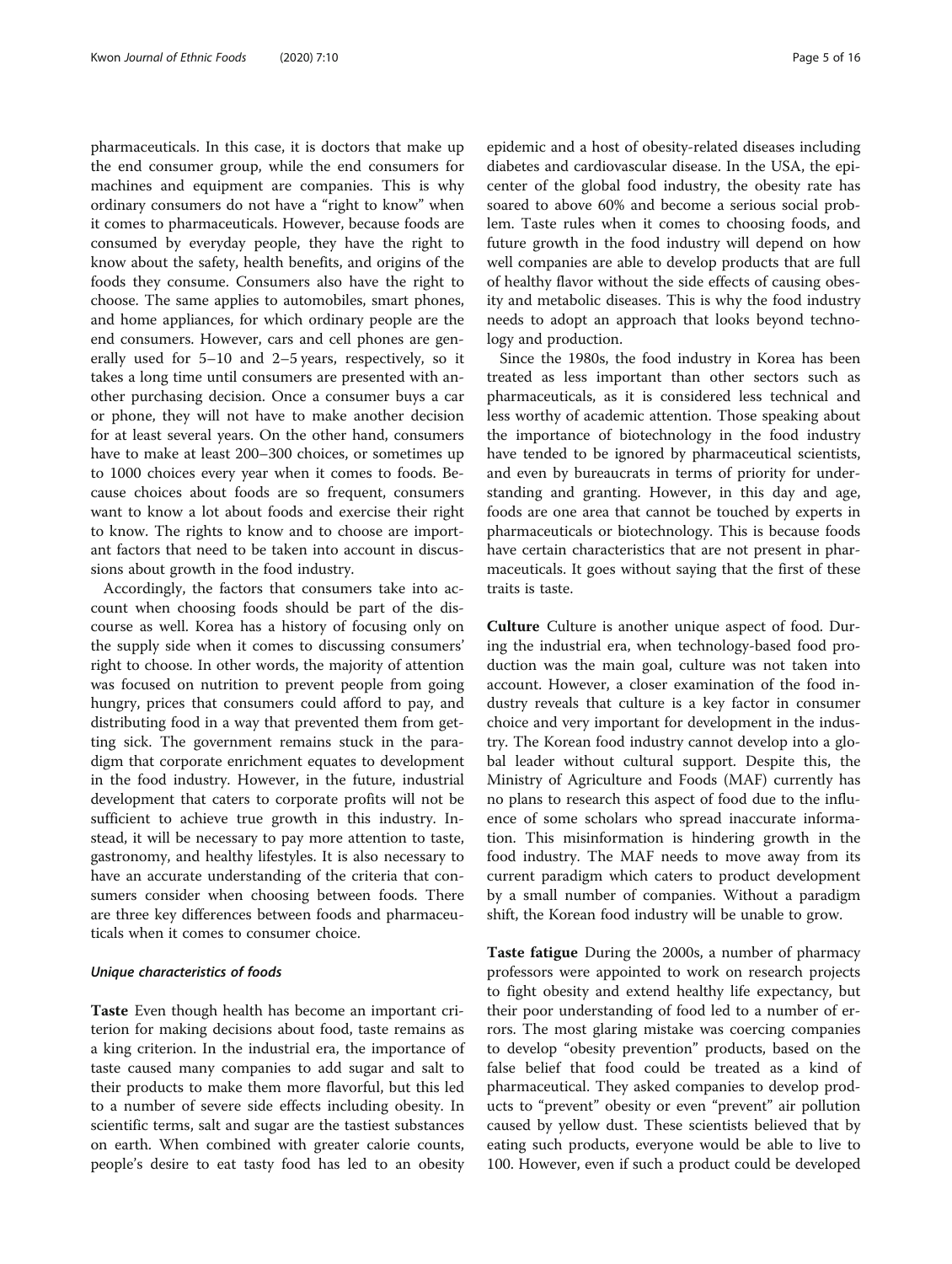and distributed to every person, those people would die much faster than their peers. This is because even if an "obesity prevention" product were very effective, anyone forced to eat it only would grow sick of the taste after a few days and prefer to starve to death than eat nothing but that product for the rest of their lives. Unlike with medicine, people grow tired of the taste of food over time. Even now, Korean bureaucrats continue to include "preventing something" as part of indexes for evaluating projects, despite the fact that this is based on a false understanding of foods. This is a foolish policy.

Developing foods that can satisfy the diverse cultural, biological, and lifestyle needs of consumers is the key to global success in the future, but bureaucrats seem hellbent on promoting the development of monotonous foods rooted in an outdated industrial era mindset. The Korean food industry will struggle to develop unless this changes. It is regrettable that this line of thinking still underpins many government projects. The government needs to rapidly abandon its corporate-oriented food policy and replace it with one that caters to the public.

Because consumers make hundreds of choices about foods every year, choice is the key for both lifestyle and life itself. It needs to be recognized that Korea's current approach to product development and production is undermining growth in the food industry.

#### Life style science and Technology for the Public

As discussed earlier, the food industry is an integral part of our lives. Accordingly, even if every other industry developed by humanity falls by the wayside, the food industry will remain as long as humans still exist on earth. Although ordinary people are the end consumers of smart-phones and cars, these industries are not considered part of life science. This is because once a person has decided between buying an Apple or Samsung phones, it has very little impact on their life thereafter. The same applies to choosing between different brands of cars. On the other hand, decisions about food need to be made every day, and the foods a person chooses to eat will influence their taste, health, life, and even happiness. This is why the food industry is one of the life style sciences [[8\]](#page-15-0), and why this industry should be approached from the perspective of life style science technology that can enrich people's lives and make them happier and healthier, instead of industrial technology with a focus on production. Such an approach focuses on foods that are tastier and healthier and help people to live happy and healthy lives. It also dictates a greater focus on the consumer economy, respecting consumers' right to know and ensuring that consumers have access to healthy, safe foods that improve their quality of life.

For example, when it comes to food safety, the status quo is biased towards developing technologies such as speed radars to catch speeding vehicles on expressways, and search vehicles that are found to be speeding on multilane roads. Meanwhile, companies that produce speed radars are only interested in increasing sales. Companies are ultimately obsessed with the bottom line and profit indicators. But money should not be an issue when it comes to public safety. Even if it costs extra, software systems should be built into hardware that allow ordinary people to detect and prevent safety threats, and public safety should be the primary focus of software development. Rather than continuing to develop new products or technology, a paradigm that combines existing technologies to contribute to public safety

The food industry also needs to shift its goals towards public health and cultural development. It is time for the government to step up and generate scientifically verified big data to improve public health and safety, as well as promote access to accurate information. There is no time to waste on product and technological development, and the development of technology that pools data together is not a job for food scientists anyway. The government should view generating big data and providing such data to individuals and companies as a top priority, as data is crucial for helping both groups make better decisions.

and quality of life is paramount.

The ultimate goal of the state should be ensuring that people live happy and healthy lives instead of encouraging competition through endless work.

# Personalized diets in the fourth industrial Revolution era An accurate understanding of fourth industrial Revolution

The term "Fourth Industrial Revolution  $(4<sup>th</sup>$  Industrial Revolution)" was first used in "Industry 4.0," one of ten major projects included in the German government's "High-Tech Strategy" released in 2010. It refers to convergence between the manufacturing and IT industries. In 2016, "Mastering the 4th IR" was chosen as a main theme for the Davos Forum held in Geneva [\[5](#page-15-0)]. This was the first time the Davos Forum, which is known for covering economic issues such as low growth, inequality, and sustainability, had dealt with a topic related to science and technology. The 4th IR then became a talking point around the world when it was added to the World Economic Forum (WEF)'s agenda, and many futurologists and research institutes worldwide have since discussed the industrial and social changes that the 4th IR will bring about.

As an advocate of the 4th IR and WEF Executive Chairman, Klaus Schwab defined the revolution as "A technological revolution that builds on the Third Industrial Revolution and is characterized by convergence between digital technology, physics and the bio-industry, bringing about rapid changes to economic systems and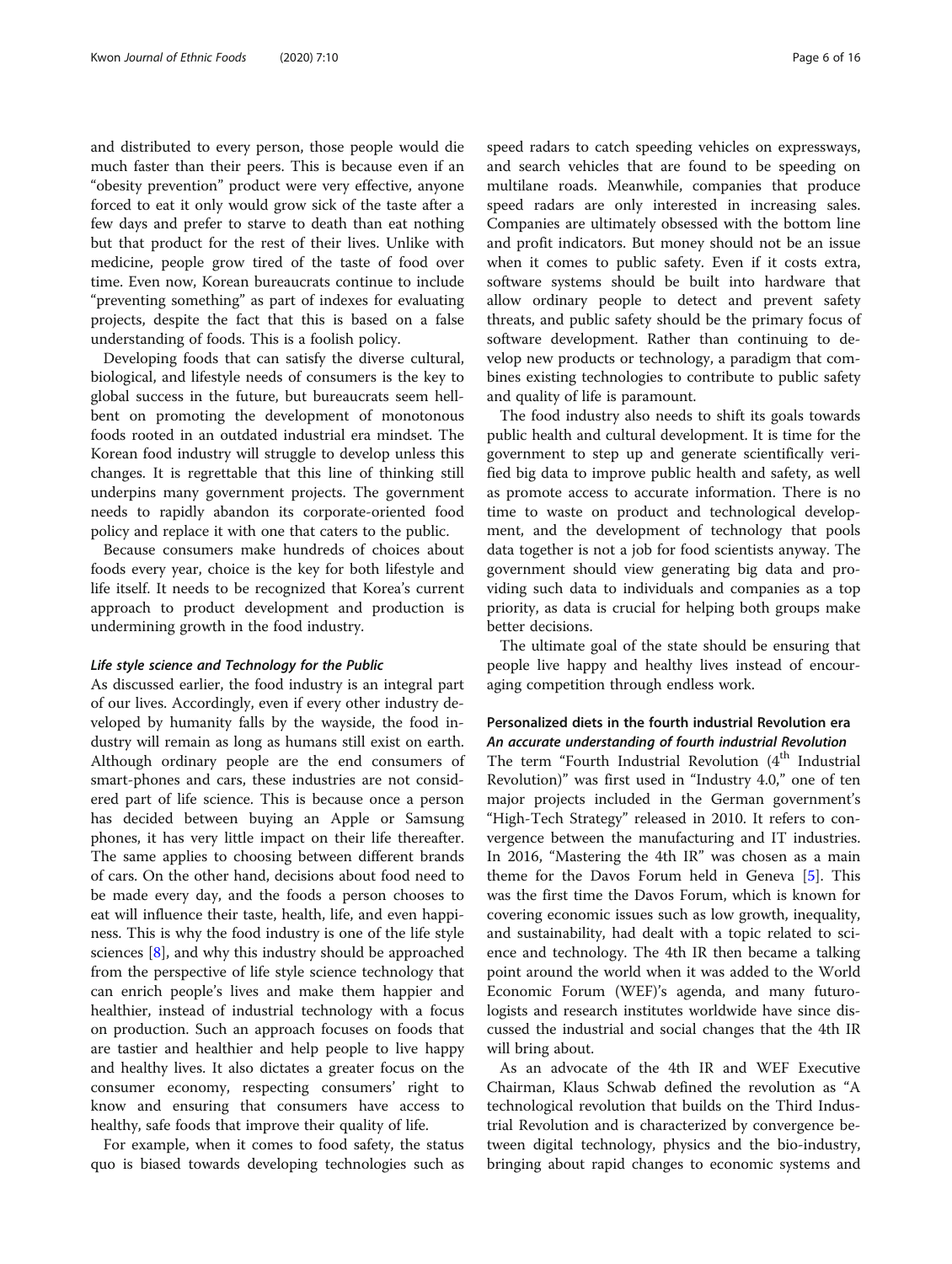social structures" in his book 'The 4th IR.' He wrote "We are on the cusp of a technological revolution that will fundamentally change the way we have lived and worked until now. The scope and complexity of this change will be unlike anything humanity has ever seen before." The First Industrial Revolution (1760–1840) was marked by production through machines due to the invention of railroads and the steam engine, while the Second Industrial Revolution (late nineteenth century-early twentieth century) enabled mass production systems through the invention of the electric light and production lines. The Third Industrial Revolution led to the advent of the information era through semiconductors and mainframe computers (in the 1960s), personal computers (in the 1970s to 1980s), and the Internet (in the 1990s). Building on the first three revolutions, the 4th IR will be one of super-connectivity and hyper-intelligence. It is expected to bring about a more advanced society by connecting people and objects together through ICT technologies including the IoT and cloud computing, as well as big data and AI.

This has also caused controversy about the validity of the generational concept put forward by Schwab. Rifkin [[3\]](#page-15-0), who was the first to use the term Third Industrial Revolution, has stated that it is too early to talk about a "Fourth Industrial Revolution." He believes that the amazing changes currently taking place are merely an extension of the information revolution brought about by the Third Industrial Revolution.

In this sense, the 4th IR has been mainly discussed in terms of social and economic changes in the postindustrial era, while in Korea the discussion has been limited to topics such as production, efficiency, and convenience. This is because the Korean government believes that economic growth in Korea hinges on developing the industrial economy. However, this misses the point of the 4th IR. Although there is a lot of talk about the advent of autonomous vehicles due to advancement in AI, the goal of developing autonomous vehicles in the US is to improve the quality of life for elderly or disabled people who cannot drive, while in Korea the focus remains squarely on how to produce and sell more autonomous vehicles. This is based on the misconception that all cars will be autonomously driven in the future, an argument which ignores the fact that there is both life style and pleasure in driving and treats humans as slaves to automation. The 4th IR is about more than just efficiency and producing autonomous vehicles that are able to beat the competition. It is about the changes to lifestyles and social structures that will be brought about by technology such as autonomous vehicles. In the same vein, the discourse about the 4th IR in the agricultural sector is mainly focused on production and distribution systems such as 3D printing, smart farms, and smart logistics. But this focus on production is merely an extension of the Third Industrial Revolution rather than a true 4th IR. In a future with advanced AI, humanity also runs the risk of losing the very things that make us human. This is why the 4th IR needs to be driven in a direction that improves quality of life and human happiness.

Elements of the Fourth Industrial Revolution The 4th IR can be understood as a revolution in industry and lifestyles that is fuelled by AI and life science. Humanity needs to ensure that advancement in AI is accompanied by greater human happiness instead of allowing machines to achieve dominance by taking away human intelligence. There is a lot of confusion between AI and the 4th IR among the general public. It must be remembered that AI and life science refer to technology while the 4th IR refers to lifestyle. Accordingly, an understanding of AI is required to make sense of the 4th IR. Rather than replicating human brains, AI should be viewed as learning how humans think and the processes that make thought possible [\[9](#page-15-0)].

(a) Hardware factors

AI needs to be equipped with hardware similar to the neurons and genome that enables humans to think and solve problems. There is no need for those working in the food industry to understand this hardware. However, the view held by certain bureaucrats that food science is not a core part of the 4th IR because those in the industry do not understand the technical aspects is misguided. These bureaucrats are unable to see past the outdated logic of the industrial era, believing that producing high quality machinery at a competitive price equates to economic development. Producing such machinery should be left to the digital and electronics industries, while the food industry need only apply this technology to create improvements in quality of life in terms of happiness.

(b) Software factors

The 2012 Davos Forum in Geneva, hosted by the WEF, was held under the theme of the importance of soft power. The power of AI software lies in building on the mechanical aspects by enabling machines to recognize their surroundings, environment, and behavior so that they can put this data together, draw conclusions, and take action, in other words, creating systems that allow machines to act like humans. In this sense, AI is a discipline that cannot develop without an accurate understanding of the biological processes that underpin the mechanisms of the human brain. The core AI technologies involve developing super-connected and hyper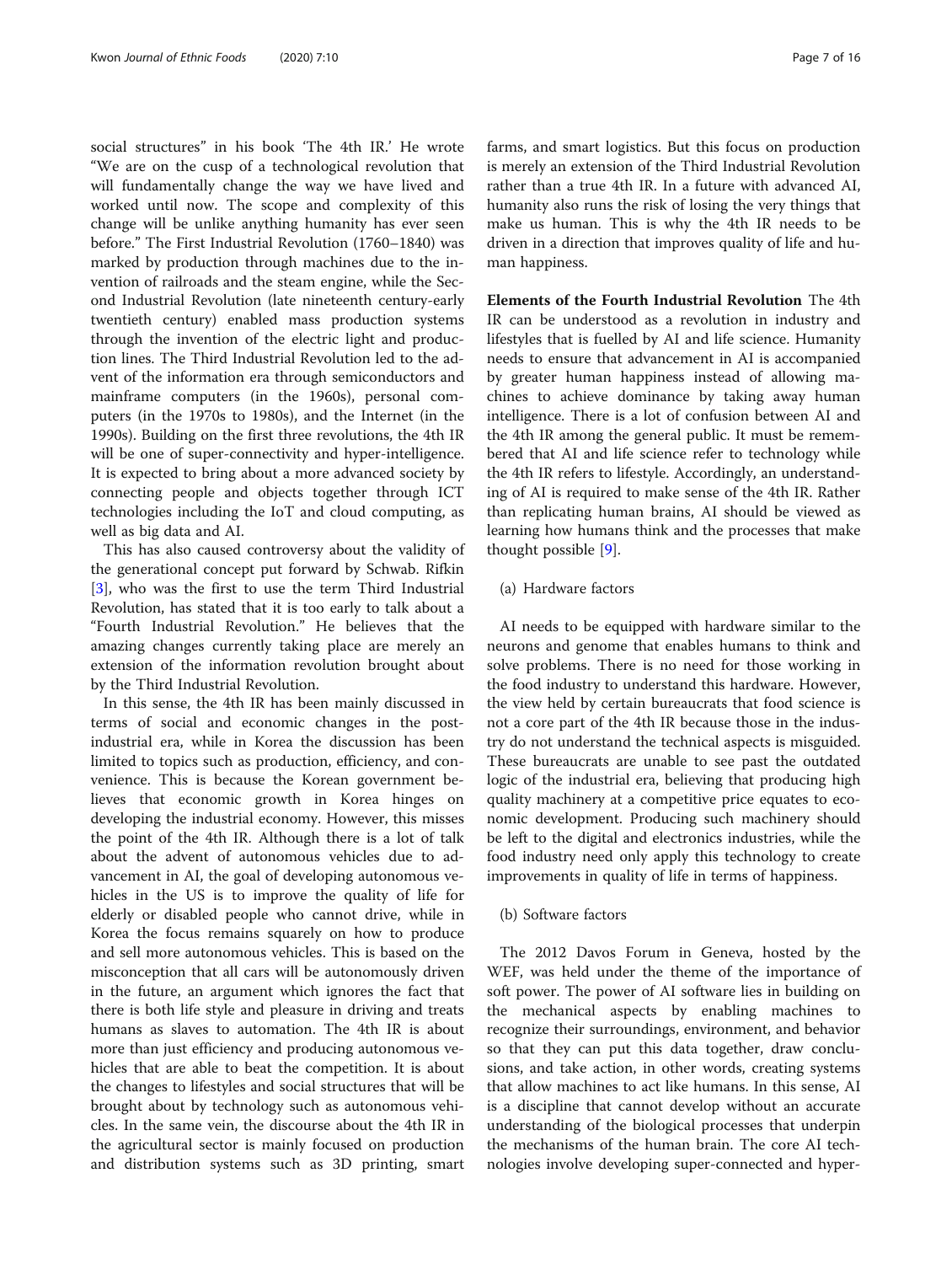intelligent algorithms and programming AI systems. Similar to hardware, those working in the food science industry need only understand the basic principles and do not require detailed knowledge of the technology. A lack of knowledge about these systems does not mean that the food industry will be left behind in the 4th IR. Instead, the task for the food industry is applying these systems to successfully produce personalized diets and help develop Korea's food industry into a global leader.

Putting it this way may give the impression that the food industry can sit back and do very little in the 4th IR. However, this view is based on a lack of knowledge about the characteristics of the food industry. The Presidential Advisory Council on Science on Technology in Korean Government decided to exclude the food industry from a list of ten core 4th IR industries on the grounds of being unrelated, but this decision is rooted in an incomplete understanding of the importance of big data in the food industry. These bureaucrats know nothing outside of hardware, software, and the production of AI machines. Personalized diets will be a core industry in the 4th IR, so it is important that the government has a clear understanding of what the revolution is all about. This paper discusses why personalized diets will play an important role in the 4th IR.

## (c) Big data

Even with top quality machinery and software, AI cannot function without data. Because the Third Industrial Revolution was based around centralized control with a single correct answer to each problem, the only thing required was the data and equation to perform the necessary calculations. In this context, an abundance of information can actually hinder calculations and make things more difficult to control. On the other hand, the advent of more powerful hardware in the 4th IR means that a lack of information is now fatal to making accurate decisions. A large number of data points are required for optimal decision-making. Accordingly, accurate and error-free data sets are an essential part of AI. Cuttingedge hardware and software are largely meaningless unless they are supported by a sufficient quantity of data. Success or failure in the 4th IR is dependent on big data. Although the term big data is used, the accuracy of the data is often more important than its quantity. This is why it is important for governments to filter out noise and fake data.

Unfortunately, despite the Korean government's fanfare about the 4th IR, no investment is currently being made in big data generation or filtering out fake data. The Ministry of Agriculture and Foods spends in Korea Government less than 1% of its R&D budget on big data generation, while this figure should be above 30% in order to properly prepare for the future. In discussions about data generation, there are inevitably some bureaucrats who argue that using data from other advanced nations such as the USA will suffice. However, even if the hardware and software systems of other countries can be imported, data about foods, food products and the personalized diets most suited to individuals cannot be used due to the differences between Korea and other countries. In fields such as life science, data obtained from Americans will not work in Korea. Korea not only has different foods, but other differences exist in lifestyles, biology, and traditional foods. In order to develop Korean foods into global products, data about such foods must first be obtained. This means data about Korean culture and the Korean people. Without generating big data applicable to Korea, the country has no chance of succeeding in the 4th IR. This is an example of soft power.

# Characteristics of the Fourth Industrial Revolution from the perspective of the food industry

(a) Decentralization

The 4th IR involves a transition from production systems and integrated information systems designed for efficient production towards hyper-connected systems that can produce a range of personalized products catered to individual consumers. Accordingly, this is not an efficiency war aimed at competing on price or production. Decentralized systems are a leading example of an economic model designed for consumers. For example, a block-chain system that generates clean energy for a specified consumer block in a certain region and sells any leftover energy. This kind of block-chain system can categorize consumers into blocks based on their biological traits, preferences, culture, or history to deliver products or systems that meet their specific needs. Of course, further development in AI and big data is needed to reach this level of decentralization, but technological advancement could eventually move beyond block-chain to create P2P (person to person, product to person) models with greater levels of stratification and diversity. In this sense, decentralization is a core element of the 4th IR.

# (b) Personalization

If sufficient quantities of data are generated about each individual and object, deep learning technology will be able to put the pieces together to enable the provision of personalized hobbies, culture, travel, relaxation, healthcare services, and foods for individuals instead of groups or blocks of consumers. Advancement in life science could even enable distinctions to be drawn not only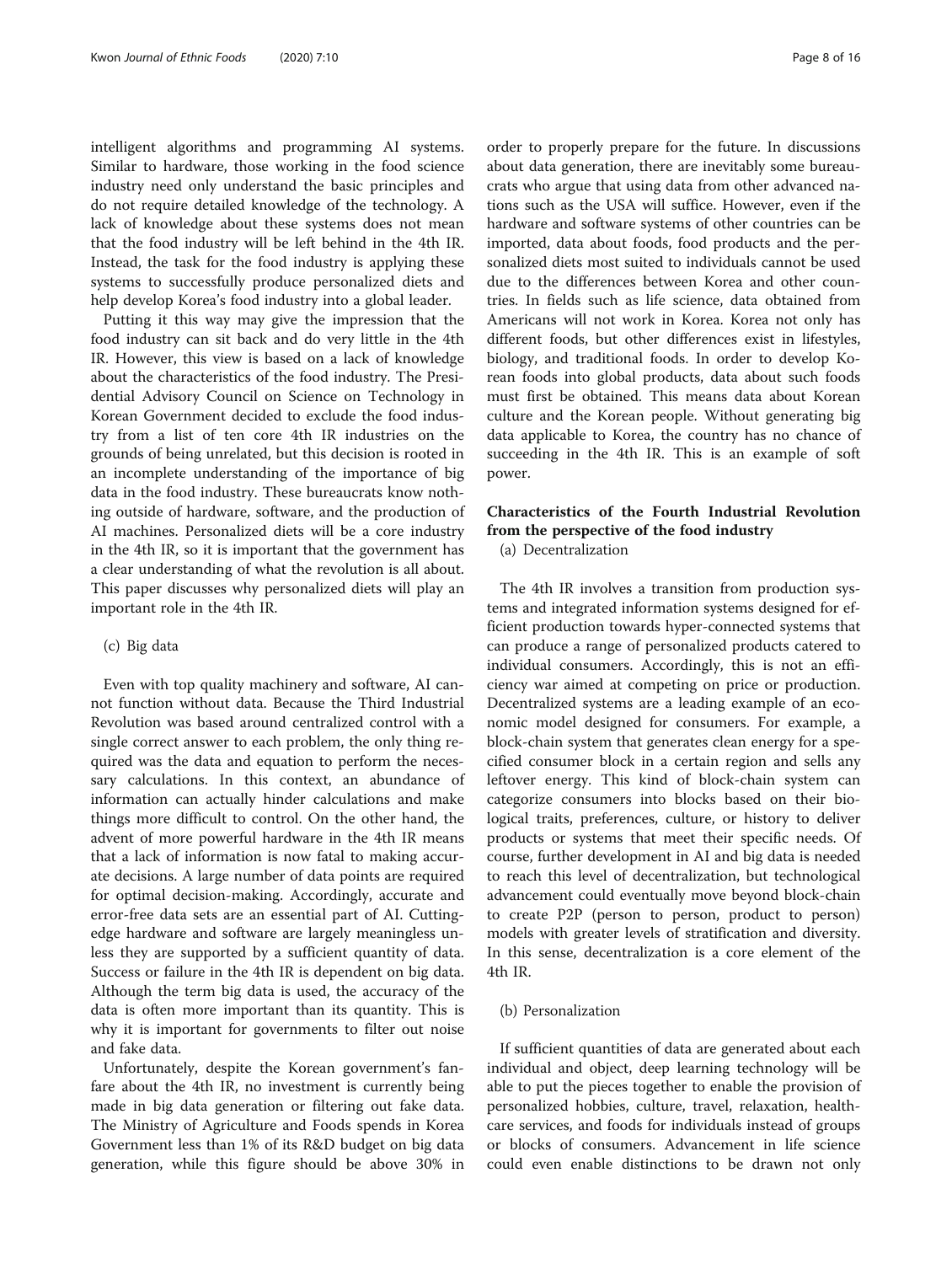between individuals, but also between the emotions and biological rhythms within an individual. It would also make personalized services possible that help each person find their own happiness, the ultimate pursuit of all humans. Of course, this is conditional on the generation of suitable data, but if this can be achieved then the food industry would be able to provide personalized P2P diets or foods based on an individual's lifestyle data and even genetic data. In this way, personalized diets that help individuals stay healthy will be a key industry in the 4th IR.

Those who believe the 4th IR is all about production through automated technologies such as 3D printing and smart farms suffer from the misguided view that it is a production revolution, when in reality it is a revolution in personalization. Instead of manufacturing imitation foods with 3D printers, using the technology to produce customized human organs that function as nerves, veins, or muscles based on big data analysis is a true application of the 4th IR. It must be remembered that as the 4th IR unfolds, shifting towards natural and sustainable foods is the path towards human happiness. Similarly, instead of focusing on technological factors such as facilities, the production environment, and automation, discussions about smart farms in the 4th IR should center around the use of block-chain technology to supply consumers with a diverse range of specialized products through processes such as "hormesis" that can fulfill their biological and cultural needs.

## (c) Value sharing and sharing economy

In the 4th IR, all data and things, especially values and facilities, could be connected and shared specifically person to persons, and person to things due the development of super connectivity by AI and IoT. Thus, sharing economy will be fully activated and creation of shared values will be more important for new sharing economy.

## (d) The first lifestyle Revolution

In Korea, lifestyle revolutions have come about from the introduction of technology that enabled the country to join the ranks of advanced nations in terms of mindset and sophistication. For example, the introduction of showers in every home led to better disease prevention and improved quality of life. In the same way, the 4th IR will bring about lifestyle changes that ultimately lead to greater human happiness. This is why the 4th IR can be viewed as the first lifestyle revolution. Until now, the Korean economy has been measured through production indexes such as GDP and GNP. However, dramatic growth is no longer possible in these terms. In order to become a truly advanced nation, Korea needs to take the lead in developing new lifestyle indexes that measure public happiness and prosperity.

The Korean food industry has a solid foundation compared to that of other countries and is therefore well placed to be competitive in the global food industry. It is unlikely that the USA will be a leader in the food industry of the future, as the country does not have a long agricultural history and produces food which is lacking in both tastes and culture.

The 4th IR will be the first lifestyle revolution. Because the food industry is closely connected to lifestyles and consumption, it will serve as the cornerstone of the 4th IR in the future. Human thought and behavior is influenced by emotions and cannot be explained entirely through rational decision-making. Accordingly, AI and other 4th IR technologies that drive big data and deep learning will facilitate the introduction of personalized and decentralized services. This means that the main focus will be designing unique lifestyles instead of production. Accordingly, it is regrettable that discussions about the 4th IR in the agricultural sector pay little attention to values and how the food industry can develop in a way that promotes happy and healthy lifestyles and social structures.

# The Fourth Industrial Revolution and personalized diets Personalized diets based on individual genetics

All humans wish to live healthy and full lives. It is human nature for people to begin paying more attention to health and take steps to manage their health as they get older. This holds true across all ages and all cultures. Korea has already become an aging society. In the future, 4th IR technology will be applied to the food industry. For example, when providing personalized diets, companies may be able to obtain genetic information about people through deep learning to make accurate predictions, then provide dietary guidelines to individuals based on their nonen style (leisure style) and dietary style to maximize their health and happiness.

As biotechnology continues to develop, we will be able to understand not only the entire human genome, but also how individual genes are connected to the expression of certain diseases. Many genetic factors are related to health and disease, and we now know that they play a dominant role in determining certain aspects of human health and longevity. In the future, genetic analysis will reveal which individuals are susceptible to certain diseases. Because the primary structure of DNA does not change in response to lifestyle or the external environment, structured big data about individual genomes will build up over time. If this kind of structured data is generated alongside big data about the foods of each country, it will be possible to produce a range of personalized diets. The problem is that although advancement in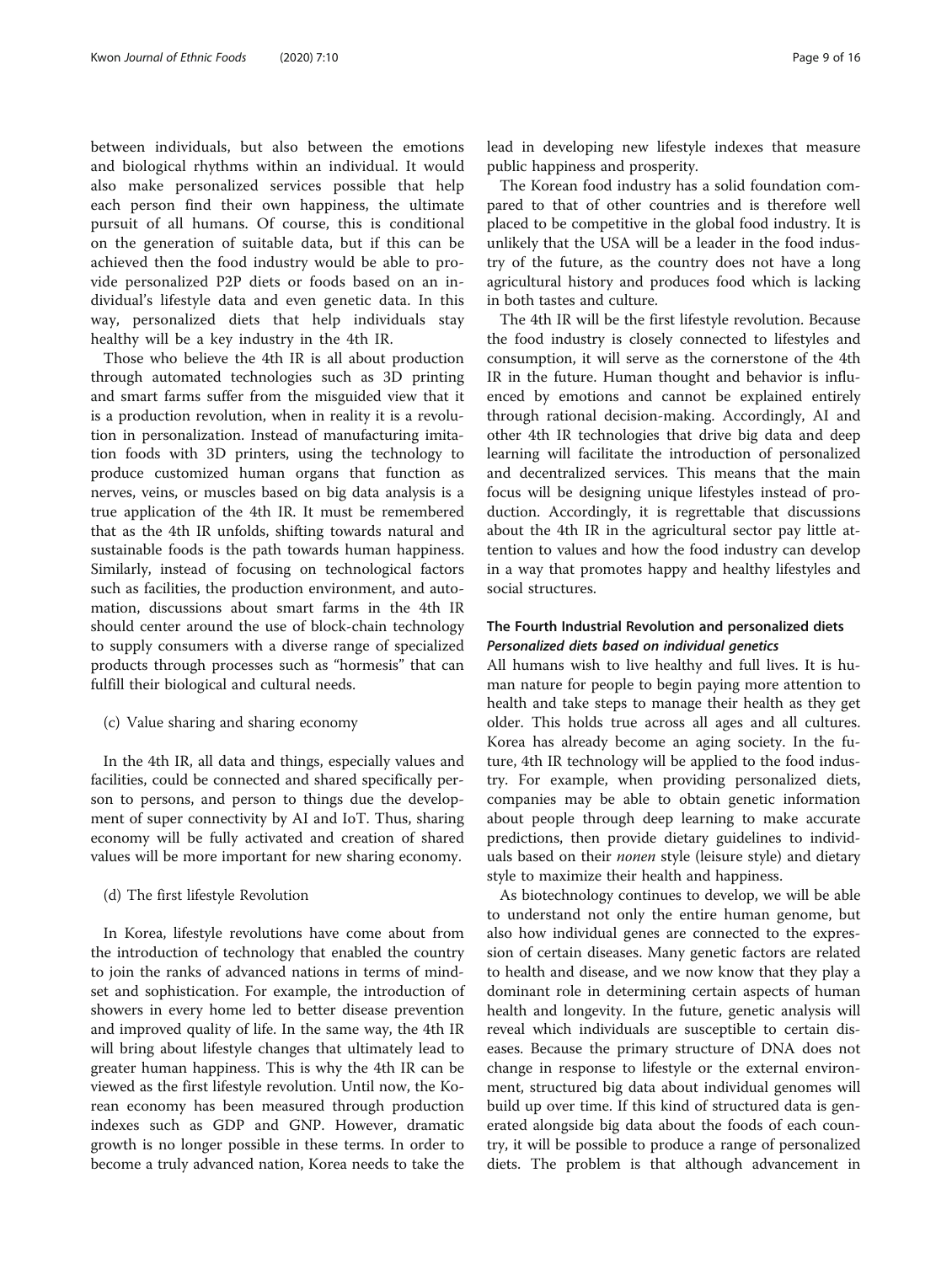biotechnology has led to large quantities of data about genetics, health, and susceptibility to diseases, more data is required about the chemical, biological, and agronomical features of Korean foods and cooking methods specifically. The lack of such data is concerning as it could lead to poor decision-making that causes Korea to miss out on an opportunity to play a larger role in the global food market. Nevertheless, although big data of this nature is currently unavailable, data about the genes of individuals can still be used to provide some degree of personalization for medicines and nutrition.

#### Personalized diets based on lifestyle habits

What do people do to stay healthy? Ironically, most people eat and do whatever they please while hoping to remain in good health, forgetting the fact that it takes a lot of patience and effort to stay healthy [[10](#page-15-0)]. More specifically, people wish to live long and healthy lives but fail to take steps to make this happen. Lifestyle is crucial when it comes to remaining in good health. Lifestyle can be broadly divided into three categories: working style, nonen style (leisure style is one of nonen style), and dietary style. It is possible to add "sleeping style" to this list, but because lengthy scientific explanations are required to understand the way in which people sleep, this factor was omitted for the sake of brevity. Since many people do not have much control over their working style, and there are fewer differences between individuals, this has less of an impact on health. On the other hand, nonenstyle (leisure style) and dietary style have a much greater influence on health and longevity.

The Korean verb *non-da* can be translated as "to play" in English, but this is not a complete translation. Words such as exercise, enjoy, be idle, be lazy, healing, rest, and gamble also fail to capture the meaning. The verb nonda implies relaxing both mentally and physically in a way that heals the body. It also means to enjoy oneself and have a good time. On the other hand, non-da can also have a more negative connotation that denotes wasting one's time without doing anything productive. The Korean people used to have an appreciation for the arts, but at some point the culture began to place less value on having fun, exercising, and resting, and instead focused solely on working. This is largely due to the industrial economy. In any case, the verb non-da is used to refer to time spent on activities other than eating, working, and sleeping. Of course, leisure is generally not something that is formally taught. Knowing how to relax is important because our leisure style is closely connected to our health and lifespan. Non-da is a word that illustrates part of the Korean worldview. In this sense, "*noneun* style" does not simply refer to the way a person "plays" or engages in leisure. Since leisure style, time spending style, has a large impact on our health and lifespan, learning how to make proper use of our leisure time is also very important. Of course, learning to use your leisure time in a healthy way is a difficult process that requires patience.

Third, it is necessary to improve our dietary style to live a long and healthy life. This refers to the type of foods we eat and how we eat them. The food that we choose to eat on any given single occasion is less important because dietary style includes both cultural and historical factors. However, most people only focus on what they eat and pay little attention to improving their lifestyle, which requires more patience and effort. They are reluctant to change their *noneun*-habits or eating habits, hoping to become healthy through food choice alone. Of course, it is true that the substances contained in the food we eat matter, there are correlations between nonen style and dietary style, and the noneun activities that accompany eating have cultural importance.

Since many people do not have the chance to determine their own working habits, and noneun style is not something we formally learn, these habits can be difficult to change even if we invest money into doing so. However, eating is necessary for survival. Whether rich or poor, most people eat three meals a day. This means that everyone has three opportunities per day to fix their dietary style. Eating habits can be changed through conscious effort. In order to help consumers improve their dietary style, they need to be provided with accurate information about foods, including safety, functions, traditions, and culture. There is currently a lack of information in this respect. Because this kind of information is in the public interest, governments should invest in research to create it if no such data exists. Without accurate, useful, and up-to-date data, it is impossible to provide services that help people improve their diet. Most experts believe that improved eating habits and lifestyle, as well as healthy food choices, can extend an individual's lifespan by 5–6 years. Furthermore, if children are taught about healthy *noneun* habits when they are young, it can add another few years to their lives. As an aged society comes, the number of people involuntarily engaging in noneun time (people not-engaged in works) increases.

This means that depending on our lifestyle, the foods we eat and the way in which we eat those foods is very important. In ancient times, people ate different foods for breakfast depending on what they had for dinner the previous night. In Korea, people would eat haejangkuk with bean sprouts rich in aspartic acid if they had been drinking the night before, or haejangkuk with vitaminrich ox blood if they had stayed up all night working. In this sense, Koreans have been eating "personalized fit" food products for thousands of years. If advancement in biotechnology and AI can be linked to food and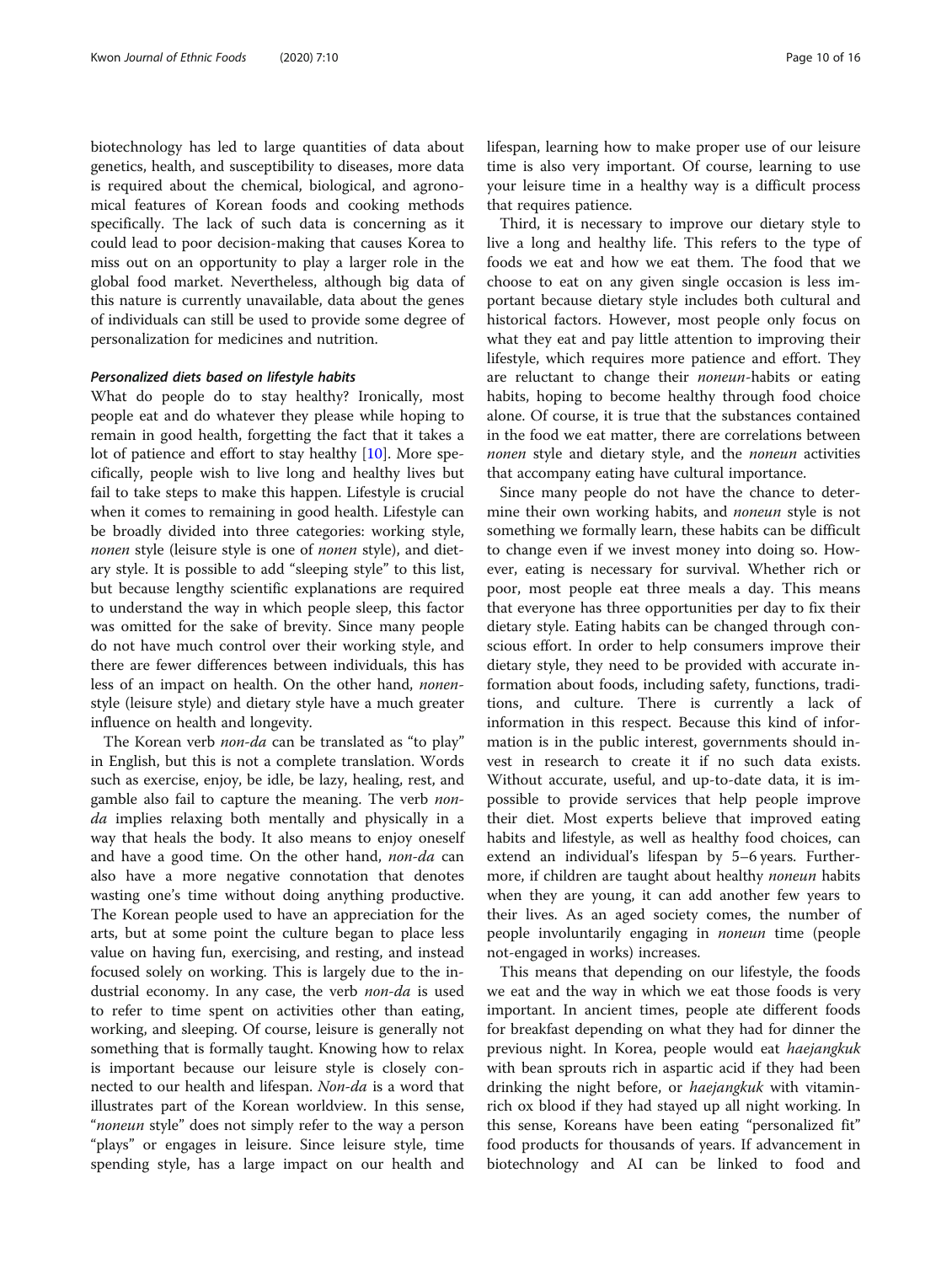individuals, it will be possible to deliver personalized diets that cater to each individual's lifestyle and preferences, allowing everyone to live to 100 in good health. Although leisure and dietary style are individual habits, they contribute to public health and longer life-spans, which reduces medical costs and lowers the healthcare burden on the government, ultimately contributing to greater fiscal soundness. We have to learn how to lean about good noneun habits and best dietary style. This is why noneun leisure and dietary style are crucial to living long and healthy lives. They are closely linked to personalized diets.

#### Epigenetics and personalized diets

Even as adults, people tend to like the foods they ate as children and even the foods that their mother enjoyed while carrying them. In Asian countries, it is believed that eating habits are passed down between generations and that a person's favorite foods are determined based on the traits of their mother. Many people view this as unscientific, pointing out that eating habits cannot be genetic as genes are not affected by diet. However, modern biotechnology has shown that many lifestyle habits, including eating habits, are hereditary. Although lifestyle habits do not affect the primary structure of DNA, they can impact the proteins that combine with DNA (histones) or cause methyl groups in OH radicals in DNA side chains to be removed or added. In this sense, eating habits are related to genetics, and this discipline is called epigenetics.

It has also been discovered that diet has a large impact on the distribution of gut bacteria, which in turn affects gut health, immunity, overall health, physical constitution, and even "guts" in the colloquial sense. This biological phenomenon is called the microbiome. Accordingly, collating big data on how certain foods or ingredients from different countries affect the distribution of gut bacteria is an important part of designing and providing personalized diets. Although food cannot change our genetic information, it can have an impact on the microbiome and epigenetics, and this influence can carry over between generations.

In a similar vein, although data is limited at present, there is some evidence that *noneun* style and dietary style have an epigenetic impact and cause changes in the microbiome. These epigenetic habits can also be passed on to future generations. This kind of unstructured data is an integral part of big data as it can be used to design personalized diets that vary based on the each individual's lifestyle and the environment they grew up in.

In scientific terms, bacteria distribution and epigenetic changes are related to sense of taste, which in turn is linked to eating habits and ultimately overall health and wellbeing. These factors also impact other biological elements including our genome, proteome, and RNA and are connected to health and even general feelings about life. In other words, the microbiome and epigenetic changes are linked to many other phenomena including chromosomes, mitochondria, DNA, genes and genomes, the brain, and our habits. This is similar to the deep learning mechanism in AI and can open the era of real personalized diet in future.

In addition to epigenetic and microbiome data, big data on food diversity will be equally important. Alongside accurate data about the genomes and environment of each individual, generating a variety of accurate and up-to-date data on the taste, historical, geographical, agronomical, and cultural characteristics of foods is a necessary precondition for the 4th IR. Unfortunately, at present, the Korean government has shown little interest in generating big data about foods, while the agricultural industry remains focused on R&D and production. This is a misguided policy that fails to consider the future and is stuck in an outdated paradigm of industrialism. This pattern of favoring short-term benefits over longterm paradigm changes is common among government bureaucrats. As the Korean government catches on to the importance of the 4th IR, they have launched a number of convergent research projects. However, the government believes that establishing platforms by combining foods and biotechnology research with ICT is sufficient to achieve success, when in reality the Fourth Industrial Reality requires far more than just platforms. These efforts will prove fruitless unless combined with data about lifestyles, including biological data. The government needs to promptly change its stance on this matter.

# Personalized diets and life science Why is modern biotechnology important?

How and where can the big data described above be generated? Producing personalized diets to meet the demands of the 4th IR, requires many technologies (superconnectivity, AI, the IoT), but these will not be developed by the food science industry. The same is true of biotechnology. All that is required is applying this cutting-edge technology to produce personalized diets. We live in an age of science. Personalized food promises to be an industry that can help people live happy and healthy lives through life and diet. The data of life and diet are closely related on life science of human, and this big data can be generated through modern biotechnology. In other words, the personalized food industry is at the forefront of modern biotechnology. Fake data is of no use to the personalized food industry and can actually serve as an obstacle to discovering the truth, but biotechnology also has the capacity to filter out such fake data.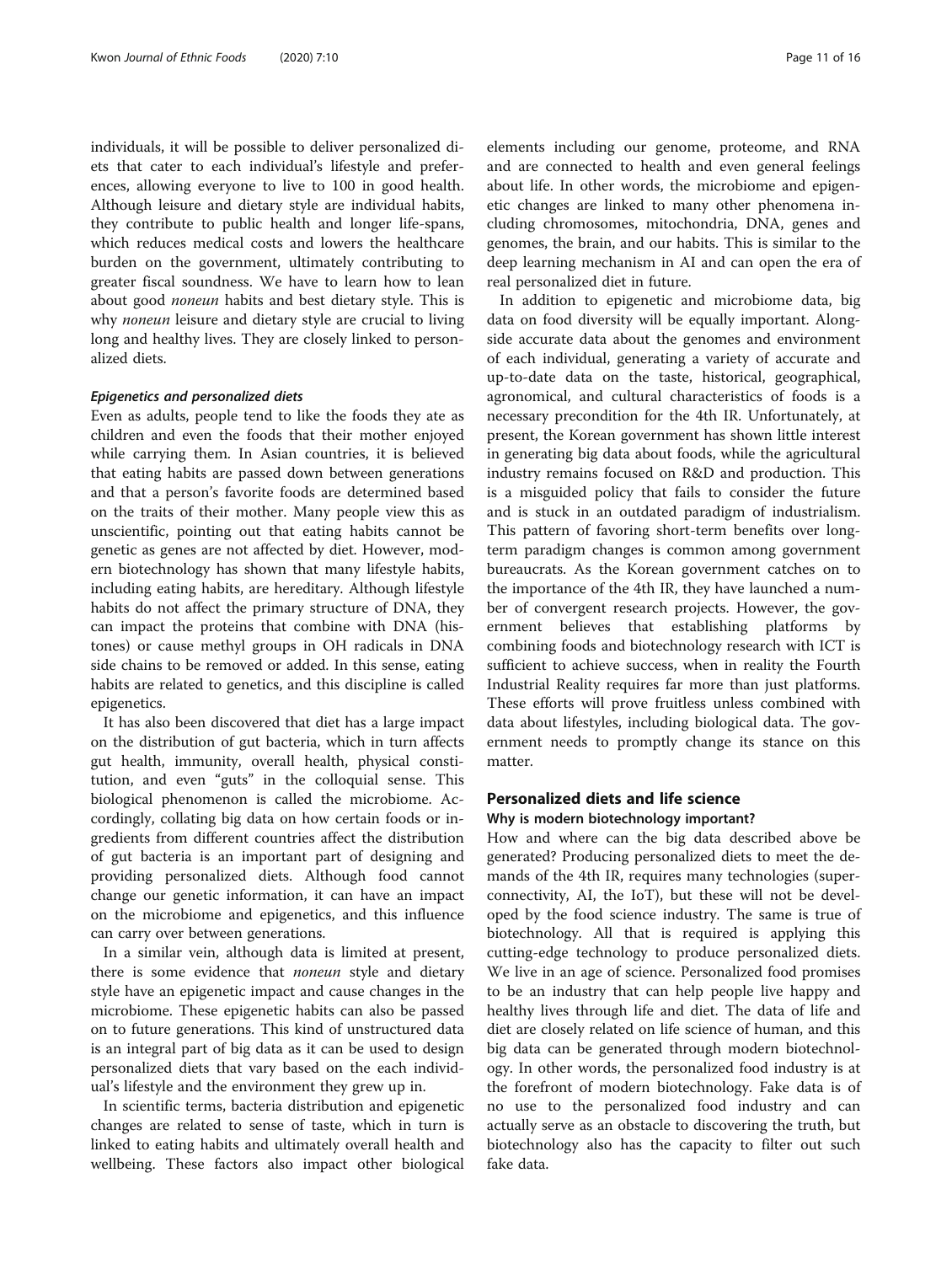# Understanding modern biotechnology

The author has coined the term foodomics to refer to biotechnology related to foods. This term encompasses a wide range of biotechnologies including whole genome sequence analysis, nutrigenomics, metabolomics, nutrigenetics, nutriepigenetics, and microbiome technologies, as well as gastronomy, sensomics, culturomics, dietary style, noneun style, and even "sikdanomics," which embodies the Korean diet. Another form of technology required for producing personalized agricultural products is hormesis. As mentioned earlier, although the food industry is not responsible for developing such technologies, a basic understanding is required in order to apply them to generate big data.

# Hormesis: technology for producing personalized farm produce

Plant bodies, the substances that make up foods, exhibit a hormetic reaction upon receiving microstimulation or nutrient stress. This phenomenon can be used to boost antibiosis within the plant body or promote the proliferation of substances that serve a health function. This technology is called hormesis [[4\]](#page-15-0). When the power of hormesis is effectively harnessed, DNA stimulates the organism to a restorable level, manipulating metabolism within cells and thereby inducing the plant body to remain in homeostasis. This can be utilized for industrial purposes such as increasing the production of phytochemicals.

# Requisite modern biotechnologies for personalized diets Whole genome sequence analysis

The development of NGS (next-generation sequencing) technology and other biotechnologies has enabled a person's entire genome to be analyzed at a low cost, and also shed light on how specific genes (SNP) are connected to certain diseases. The analysis of genetic makeup has facilitated the development of personalized medicine and nutrition by grouping people according to body type or susceptibility to certain diseases.

#### **Nutrigenetics**

Although it is well known that eating food provides calories through the nutrients contained inside, modern biotechnology has revealed that the impact of food on DNA expression has a greater influence on health and biological phenomena within the body than the nutrients themselves. Accordingly, learning about the expression of different genes allows us to determine the health effects of eating different foods and ultimately develop personalized diets as big data accumulates in this field.

# Proteomics

As described above, the food we eat influences DNA expression. In turn, this impacts the tRNA signal transduction system, causing several proteomes to be synthesized. These proteomes regulate growth and balance within the body. Accordingly, they can be used as a mechanism for bodily regulation through food choice and also to generate more data about food and health.

## **Nutrigenomics**

According to nutrigenetics, although food has an impact on genetic expression, the differences between the genetic structure of individuals (SNP analysis, gene sequencing) also cause bodily changes in metabolomic expression when food is consumed. This means that nutrigenomic data obtained after consuming different foods or nutrients is an important part of creating personalized diets.

## Metabolomics

The fact that food has a nutrigenomic and proteomic impact also influences bodily activity and metabolism. Accordingly, researching the metabolomes found in urine or blood can give insight into the bodily changes that occur during daily life. Lifestyle also has an impact on metabolomic expression based on the differences in genetic structures between individuals. Obtaining more data about metabolomics could facilitate a greater understanding of how lifestyle impacts health and open the path towards disease prevention in the future. This is why metabolomic big data is a key to developing personalized diets.

#### **Nutriepigenetics**

Although lifestyle habits do not affect the primary structure of DNA, they can impact the proteins that combine with DNA (histones) or cause methyl groups in OH radicals in DNA side chains to be removed or added. This discipline is called epigenetics. It is now known that many lifestyle habits, including eating habits, have an epigenetic effect that is passed between generations. The unstructured nutriepigenomic data obtained from these changes is also of great use in developing personalized diets.

# Microbiome

Studies have shown that the food we eat not only impacts our genes, but also the genomes of the bacteria that live in the gut, ultimately altering the distribution of gut bacteria. This biological phenomenon is called the microbiome. The gut microbiome is related to health and immunity. Although food cannot change the genetic make-up of gut bacteria, it can cause changes in the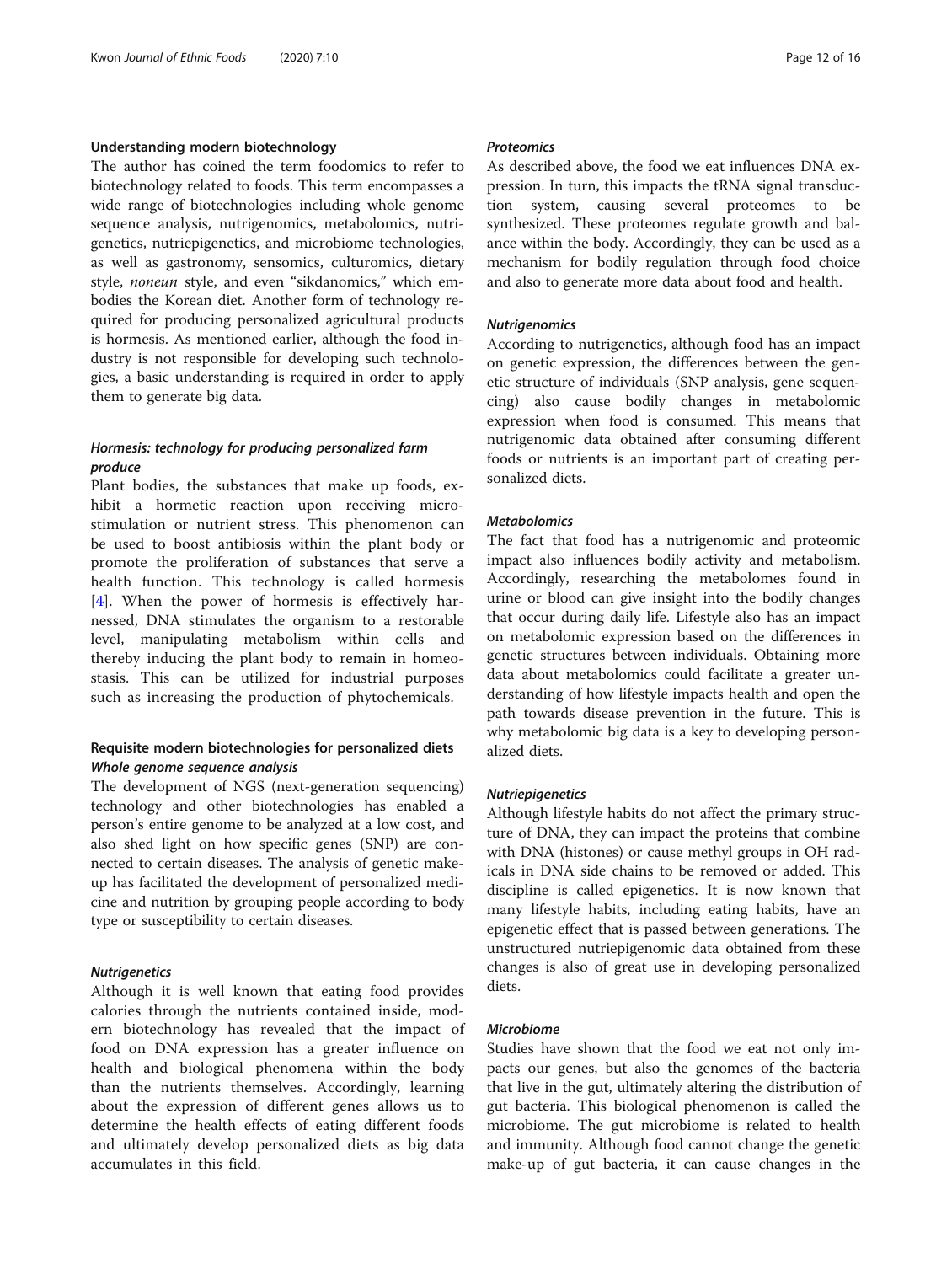microbiome. This is why big data about the microbiome is crucial for designing and producing personalized diets.

#### Bioinformatics

Bioinformatics is a core technology built on the foundation of big data obtained through modern biotechnologies. It is used for predicting an individual's biorhythm, designing biological systems, and developing alternative systems by biological big data, and these can be controlled and optimized through personalized diets and changing life style. This is an important aspect of software for algorithm development.

# Life science technology: convergent foodomics for personalized diets

# Sensomics

Although food has many characteristics including flavor, fragrance, and texture, the most notable feature is taste. Modern science has added a number of additional elements such as nutrition and health functions, but the number one attribute of food is still taste. Taste can be defined as the sense that stimulates the palate and nose when food is eaten, as well as the receptors in the mouth that measure pain, feeling, and temperature. Sensomics refers to technology that treats taste as a living thing to be studied, thereby generating big data. This involves a number of scientific, sensory, chemical, and physiological disciplines and is highly sensory in nature as taste can vary between individuals. Taste is undoubtedly an important factor in personalized food because it is the main criteria by which the quality and desirability of a food is judged.

#### **Gastronomy**

Taste is king when it comes to choosing foods. Gastronomy refers to the study and pursuit of taste and is now joined by the field of molecular gastronomy due to advancement in food science and biotechnology. Gastronomy is concerned with the chemical changes that occur in the texture, structure, taste, and ingredients of foods as they are cooked and also studies the relationship between taste and function through molecular biology to produce new flavors and textures. Furthermore, shedding light on the relationship between taste, ingredients, and cooking is a fundamental part of food branding. Molecular gastronomy is already developing into an important field in consumer economics and life science in France, Italy, and Spain [[11\]](#page-15-0).

# **Culturomics**

As described in earlier sections, culture is an important characteristic of food. Culturomics is the study of the traditional cultural elements embodied in food. In addition to history, the traditional knowledge and traditional techniques found in ethnic foods are important parts of culturomics. In some cases, seemingly irrational cultural practices play an important role in food choice. Traditional knowledge and culture are often intertwined with the development of ethnic foods in a certain region, along with traditional manufacturing techniques. Due to heightened interest in the health functions of foods, knowledge written down in ancient documents is being reinterpreted through the lens of modern biotechnology, generating big data through scientific verification. In terms of modern life styles and noneun culture, culturomics is an important discipline for promoting growth in the tourism industry and developing personalized diets based on local geographic conditions. Consumers want personalized diets that are healthy and also embody a variety of traditional techniques.

#### Taste fatigue and sikdanomics

One feature of foods that does not apply to medicine is that people get sick of eating the same thing. This is why personalized food must encompass an entire diet (bapsangomics) or software content (sikdanomics) instead of consisting of a single product. The system of food choice available in Korea have guaranteed consumers' right to choose. Unlike western cultures where people often eat a single food, Korea's traditional diet consists of bap (boiled rice) eaten alongside a variety of banchan (side dishes). Another feature of sikdanomics is looking out for one another, since numerous banchans are shared between different people at the table (bapsang). Accordingly, sikdanomics is about eating a variety of foods to avoid taste fatigue, maintaining a balanced diet, and providing many options for consumers to choose from. As more big data is generated, sikdanomics will become the main choice for a system of personalized food that guarantees consumers the right to choose between a variety of products based on their tastes, preferences, and habits.

# The outlook for personalized diets in the Fourth Industrial Revolution

## The outlook for personalized diets in Korea

Although Korea is a leader in hardware, the country is lagging behind in software, which is one of the key components of the 4th IR. Thanks to several decades of continued investment, Korea is now on par with global leaders in biotechnology, but still lacks software capable of drawing links between human health, foods, and data obtained through biotechnology. The Korean government is supporting many convergence projects, but most of these projects are focused on hardware convergence through technology and products, with very little research on integration between hardware and software,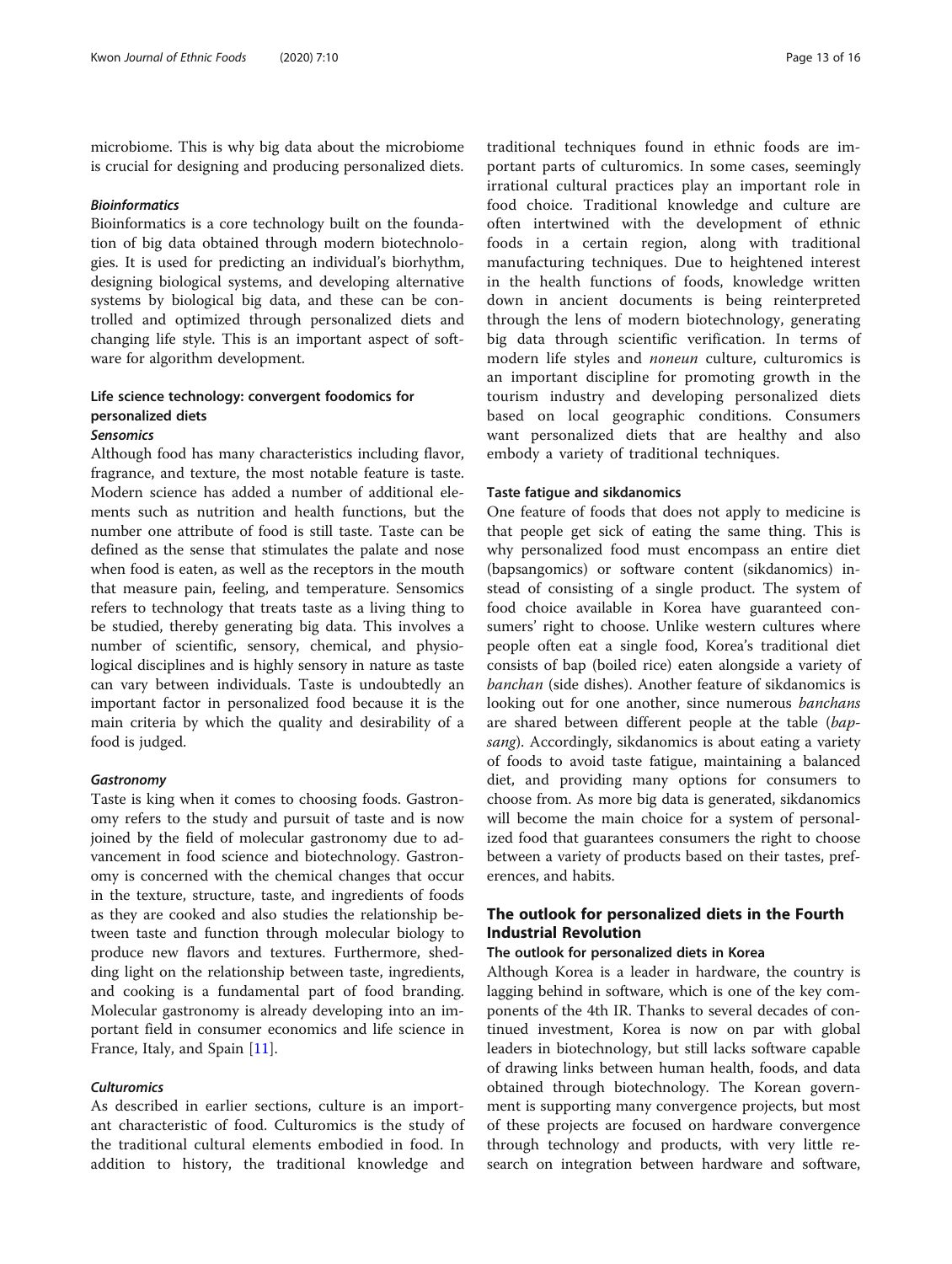such as convergence between technology and lifestyle or technology and consumers.

Creating software to generate value and data is a key element of the 4th IR, but the government has so far been miserly in supporting such initiatives or other big data projects. This is because during the industrial era, Korea adopted a catch-up R&D strategy to achieve economic growth in which technological development was more important than content or data, as the latter could simply be imported from other countries. Although the value of technical patents as intellectual property is recognized, intellectual property rights pertaining to data or content have not been treated with the same importance or respect and are still routinely ignored. However, it was predicted at the Davos Forum in 2012 that in the future, software will have a much greater influence on a nation's competitiveness than hardware. The Korean government needs to rapidly shift its paradigm. Without sufficient quantities of data about Korea, in particular Korean foods, ingredients, agricultural, and marine products, the country has no chance of succeeding in the 4th IR.

Fortunately, the Korean food industry possesses vast troves of resources that rival the capacity of any nation and have the potential to generate a lot of big data. Because Korea has a long agricultural history, the country is home to a variety of natural foods and numerous methods for preparing and eating such foods [\[6](#page-15-0), [10\]](#page-15-0). Thanks to this agricultural legacy, Korean food is rich in flavor, culture, and history. Even under the lens of modern science, Korean food holds its own against traditional foods from any nation in terms of healthiness [[8](#page-15-0)]. If scientific big data about Korean food were produced, the country would be well-placed to develop healthy personalized diets, and Korean foods have a number of advantages for satisfying the diverse needs of consumers. Korea has great potential to become a global leader in the personalized food industry, but to achieve this, food scientists and medical professionals need to work together to convince the government to lead the industry in the right direction.

# Policy suggestions to promote personalized diets in the Fourth Industrial Revolution

In order to make personalized diets a reality, preparation needs to start now. Korea needs to give up on the idea of borrowing products or systems from other countries. Instead, the government should generate its own big data to facilitate the integration of personalized diets with the biological and sensory needs of Koreans, and develop platforms and services that can provide many types of personalized diets to

consumers. The government is currently fixated on developing platforms and systems for production, but many of these developed platforms and systems sit idle without being used. This is like building a network of super-highways before there are any cars to use them. This is due to misguided evaluation standards which view the development of a product or platform as success in and of itself. In reality, products need to sell and platforms need to be used in order to be considered a success. The number of products that have been developed but failed to sell is rapidly growing across Korean companies. The government needs to abandon the complacent belief that simply building platforms is sufficient. Once sufficient big data is generated, companies will have no trouble creating and using platforms to earn profits. All the government needs to do is provide a basic platform model.

#### Generating big data to promote personalized diets

As discussed earlier, the key to success in the 4th IR lies in generating sufficient quantities of unique, upto-date big data about Korea. Some may argue that the private sector is perfectly capable of generating such data, but this is not a job for the private sector. Developing new drugs is a high-risk, high-return strategy, so it is commonly believed that government investment is required to manage the risk. This may be true, but the same does not apply to food. The private sector is unwilling to take on this task because the food industry is characterized by low technological barriers, low barriers to entry, low appropriability, a public nature, and the fact that consumers have to make frequent choices about foods. It is not that the private sector is incapable of generating such data, but if one company did so then they would be simply helping their competitors, because these public data should be opened immediately to promotion. This is why the private sector cannot produce publicly available big data. Looking after public safety and health is the government's job.

## The role of government

Generating big data is the first task for the government, alongside serving as a "control tower" for communication between groups from various sectors including science, culture, consumers, and suppliers. However, in order to achieve this goal, the government first needs to abandon its industrial era logic and establish a clear direction. When generating big data, the government should continue to improve and filter the data so that consumers and companies have ubiquitous access to high-quality data. It is also the government's job to tackle legal and institutional problems and put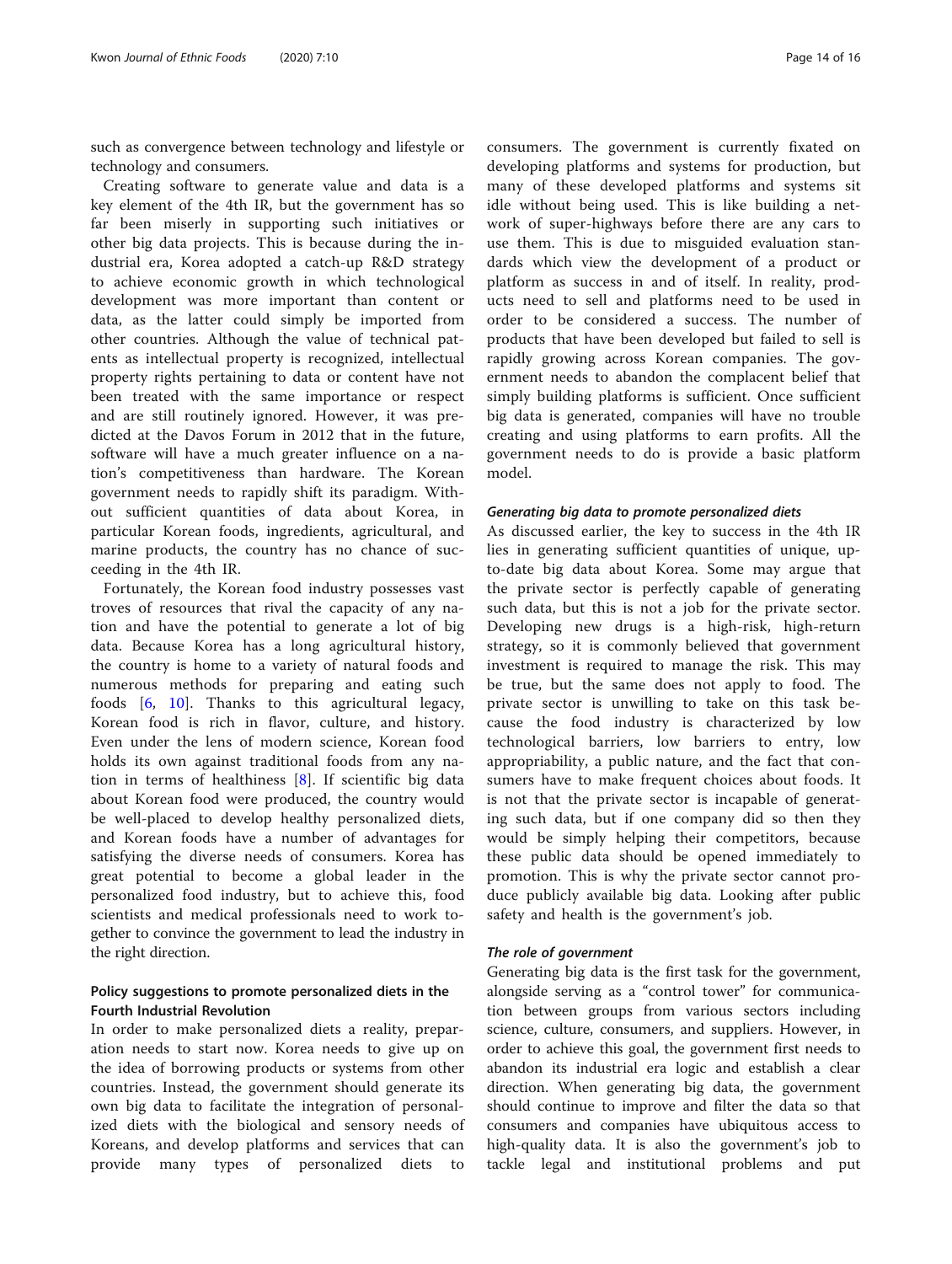appropriate mechanisms in place to help the personalized food industry develop. In addition to this, the government must contribute to improving quality of life by reviewing and monitoring the impact of personalized diets on public health and safety.

## The role of private companies

The task of creating personalized diets by integrating big data with available platforms ultimately lies with private companies. Private company should collect the individual personal biological data in terms of structured and unstructured data based on modern biotechnology. These personal biological data cannot be open due to Personal Information Law or Human Bioethics Law. As these big data highly are conserved by law, private company collecting and creating these big data can get power in the personalized diet market.

Once the personalized food industry is established in Korea, the private sector also needs to work hard to become global leaders in delivering personalized diets that cater to different countries, ethnic groups, and traditions around the world. This industry alone has the potential to create large corporations.

Since Korea has great potential in the personalized food industry, if the industry becomes firmly established then it would encourage many companies that moved their production operations offshore during the industrial era to return to Korea. This would be a new form of reshoring.

#### The role of consumers and new jobs

Based on publicly available big data, ordinary consumers will make an effort to maintain a healthy lifestyle through personalized diets. However, due to the complex interactions between AI, biotechnology, the nature of the food industry and consumer health, "personalized diet designers," or "personalized diet planner" may be required to make sense of personalized diets. The topic of disappearing jobs often comes up in discussions about the 4th IR, but this is one new job that will be created [[12\]](#page-15-0). In simple terms, "personalized diet designers" would function as insurance firms or insurance planners. These individuals would need to be trained to seamlessly integrate information from a variety of fields including biotechnology, AI, and super-connectivity.

In the future, the government will be called upon to put in place systems to train these high-level professionals. This will require specialized education and specialized training institutes. At present, universities do not have the capacity to provide this kind of education as they remain focused on product development. Unless universities are able to evolve beyond industrial era logic, there is a risk that they might distort or ruin such education if it is left in their hands.

# Legal systems for personalized diets Obstacles and solutions

The 4th IR represents a convergence between cuttingedge technology, traditional knowledge, and biotechnology. Although the arrival of the revolution is inevitable, there are many obstacles to overcome along the way. Privacy concerns are one issue that will need to be addressed when generating data about individuals through biotechnology and designing personalized diets that cater to individuals. In fact, finding ways to protect personal privacy is of paramount importance. In addition to this, the revolutionary development and changes brought about in industry and lifestyles are guaranteed to produce stragglers who are unable to adapt to the changes. This will mostly be an economic issue, but it also relates to knowledge and social systems. As mentioned in earlier sections, unlike medicine, the personalized food industry will be part of the private sector rather than the public sector. This could lead to a situation where the rich are able to stay healthy by eating personalized diets while the poor experience deteriorating health as they are unable to afford these luxuries. This would widen the gap between the rich and poor in terms of not only health, but also happiness. In addition to this, societies may become more individualistic. Finding solutions to these issues will require a group effort.

#### Requisite systems

The food industry as it currently stands will require a legal framework in order to develop into a personalized food industry. Legal considerations will also need to be taken into account to solve the social and economic problems described above. Scientific and legal associations will be called upon to come up with proactive measures for addressing these issues. In addition to this, institutional mechanisms will need to be put in place to train personalized diet designers.

# Personalized diets and ethnic foods

In the future, all countries will endeavor to move beyond the paradigm of industrialism. The world will leave the industrial era behind and enter a new age of AI. Instead of remaining fixated on mechanical efficiency, humanity will transition into a lifestyle economy centered around human happiness. Advancement in AI will lead to the advent of the 4th IR, which will revolutionize the way we live.

An accurate understanding of the food industry is required in order to discuss what the 4th IR really means for the industry. The food industry is not dominated by monopolies, and due to the industry's public nature, success cannot be achieved by trying to develop "blockbuster" products. The food industry is also part of life science and the lifestyle economy, since consumers make